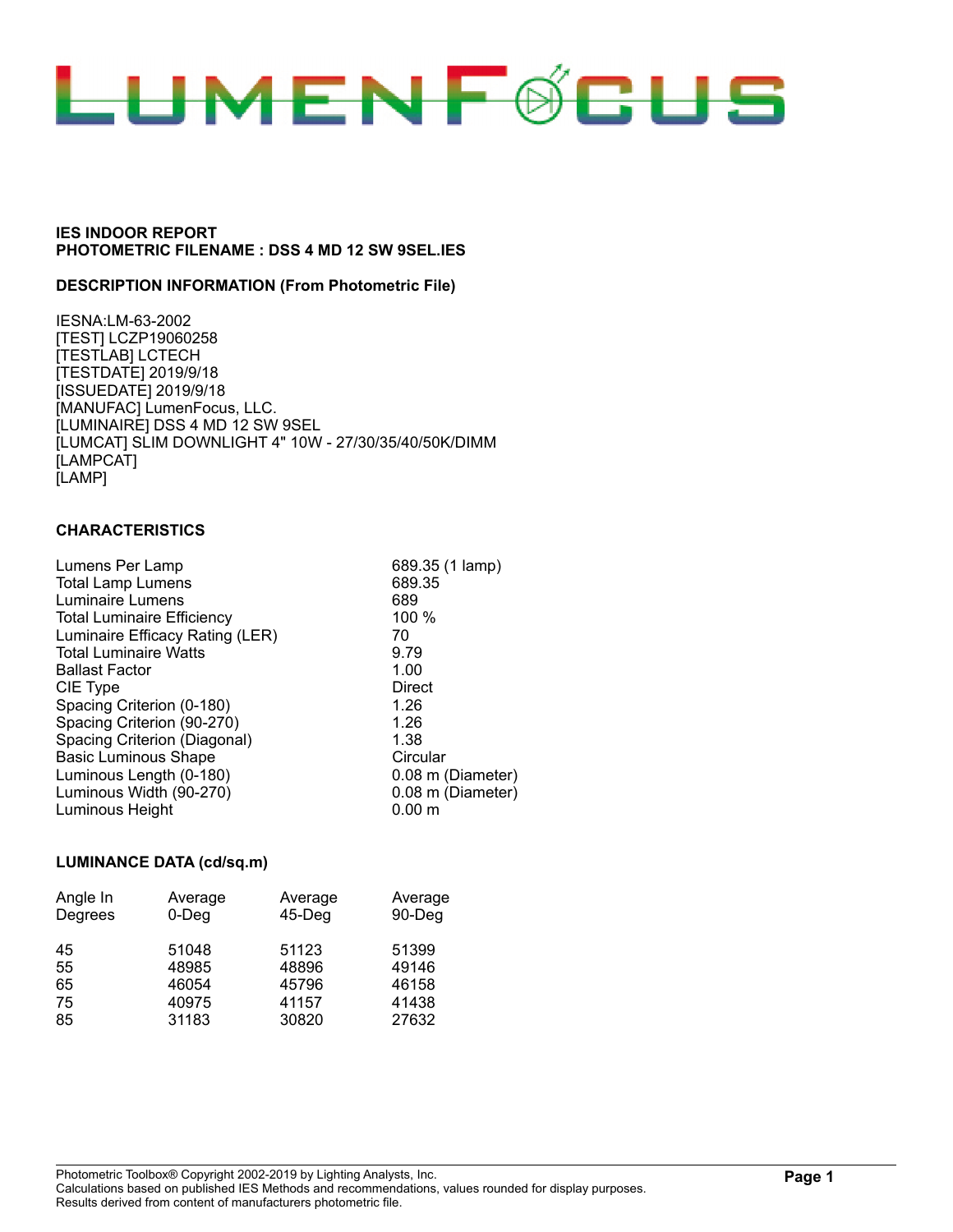## **ZONAL LUMEN SUMMARY**

| Zone     | Lumens | %Lamp  | %Fixt  |
|----------|--------|--------|--------|
| $0 - 20$ | 87.99  | 12.80  | 12.80  |
| $0 - 30$ | 186.65 | 27.10  | 27.10  |
| $0 - 40$ | 305.28 | 44.30  | 44.30  |
| $0 - 60$ | 538.79 | 78.20  | 78.20  |
| $0 - 80$ | 673.60 | 97.70  | 97.70  |
| $0 - 90$ | 687.83 | 99.80  | 99.80  |
| 10-90    | 665.04 | 96.50  | 96.50  |
| 20-40    | 217.29 | 31.50  | 31.50  |
| 20-50    | 340.10 | 49.30  | 49.30  |
| 40-70    | 318.28 | 46.20  | 46.20  |
| 60-80    | 134.81 | 19.60  | 19.60  |
| 70-80    | 50.03  | 7.30   | 7.30   |
| 80-90    | 14.23  | 2.10   | 2.10   |
| 90-110   | 0.35   | 0.10   | 0.10   |
| 90-120   | 0.50   | 0.10   | 0.10   |
| 90-130   | 0.65   | 0.10   | 0.10   |
| 90-150   | 0.97   | 0.10   | 0.10   |
| 90-180   | 1.52   | 0.20   | 0.20   |
| 110-180  | 1.17   | 0.20   | 0.20   |
| 0-180    | 689.35 | 100.00 | 100.00 |

Total Luminaire Efficiency = 100.00%

#### **ZONAL LUMEN SUMMARY**

| Zone    | Lumens |
|---------|--------|
| 0-10    | 22.79  |
| 10-20   | 65.20  |
| 20-30   | 98.66  |
| 30-40   | 118.63 |
| 40-50   | 122.81 |
| 50-60   | 110.70 |
| 60-70   | 84.78  |
| 70-80   | 50.03  |
| 80-90   | 14.23  |
| 90-100  | 0.19   |
| 100-110 | 0.16   |
| 110-120 | 0.15   |
| 120-130 | 0.15   |
| 130-140 | 0.14   |
| 140-150 | 0.18   |
| 150-160 | 0.24   |
| 160-170 | 0.22   |
| 170-180 | 0.09   |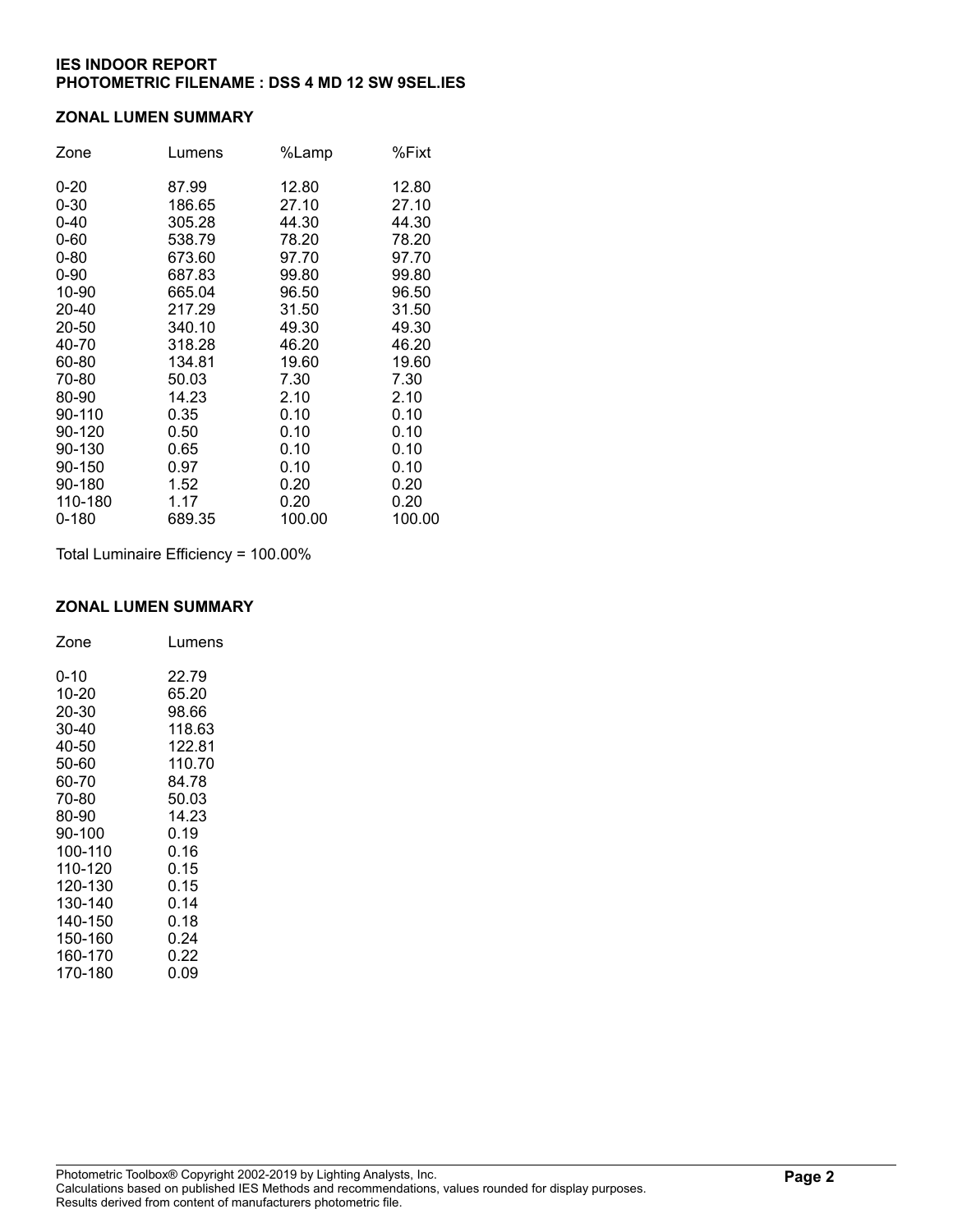# **COEFFICIENTS OF UTILIZATION - ZONAL CAVITY METHOD**

Effective Floor Cavity Reflectance 0.20

| <b>RC</b>      | 80              |                 | 70       |     |          | 50          |     |       | 30       |             |       | 10       |           | 0   |
|----------------|-----------------|-----------------|----------|-----|----------|-------------|-----|-------|----------|-------------|-------|----------|-----------|-----|
| <b>RW</b>      | 70 50 30 10     | 70.             | 50 30    | -10 | 50 30    |             | -10 | 50 30 |          | 10          | 50 30 |          | -10       | 0   |
| $\Omega$       | 119 119 119 119 | 116 116 116 116 |          |     |          | 111 111 111 |     |       |          | 106 106 106 |       |          | 102102102 | 100 |
| -1             | 10910499 95     | 106 101 97 94   |          |     |          | 97 94 91    |     |       | 93 90 88 |             |       | 89 87 85 |           | 83  |
| 2              | 99 90 83 77     | 96 88 82 77     |          |     |          | 85 79 75    |     | 81    | 77 73    |             |       | 78 75 71 |           | 69  |
| 3              | 90 79 71 64     | 87 78 70 64     |          |     |          | 74 68 62    |     |       | 72 66 61 |             |       | 69 64 60 |           | 58  |
| 4              | 82 70 61 54     | 80 69 60 54     |          |     |          | 66 59 53    |     |       | 64 57 52 |             |       | 62 56 52 |           | 49  |
| 5              | 76 63 53 47     | 73 61 53 46     |          |     |          | 59 52 46    |     |       | 57 51 45 |             |       | 55 50 45 |           | 43  |
| 6              | 70 56 47 41     | 68 55 47 41     |          |     |          | 53 46 40    |     |       | 52 45 40 |             |       | 50 44 39 |           | 37  |
| $\overline{7}$ | 65 51 42 36     | 63 50 42 36     |          |     |          | 49 41 36    |     |       | 47 40 35 |             |       | 46 40 35 |           | 33  |
| 8              | 47 38 32<br>60. | 59.             | 46 38 32 |     | 44 37 32 |             |     |       | 43 36 32 |             |       | 42 36 31 |           | 29  |
| 9              | 56 43 34 29     | 55 42 34 29     |          |     |          | 41 34 29    |     |       | 40 33 28 |             |       | 39 33 28 |           | 26  |
| 10             | 53 39 31 26     | 51 39 31 26     |          |     |          | 38 31 26    |     |       | 37 30 26 |             |       | 36 30 26 |           | 24  |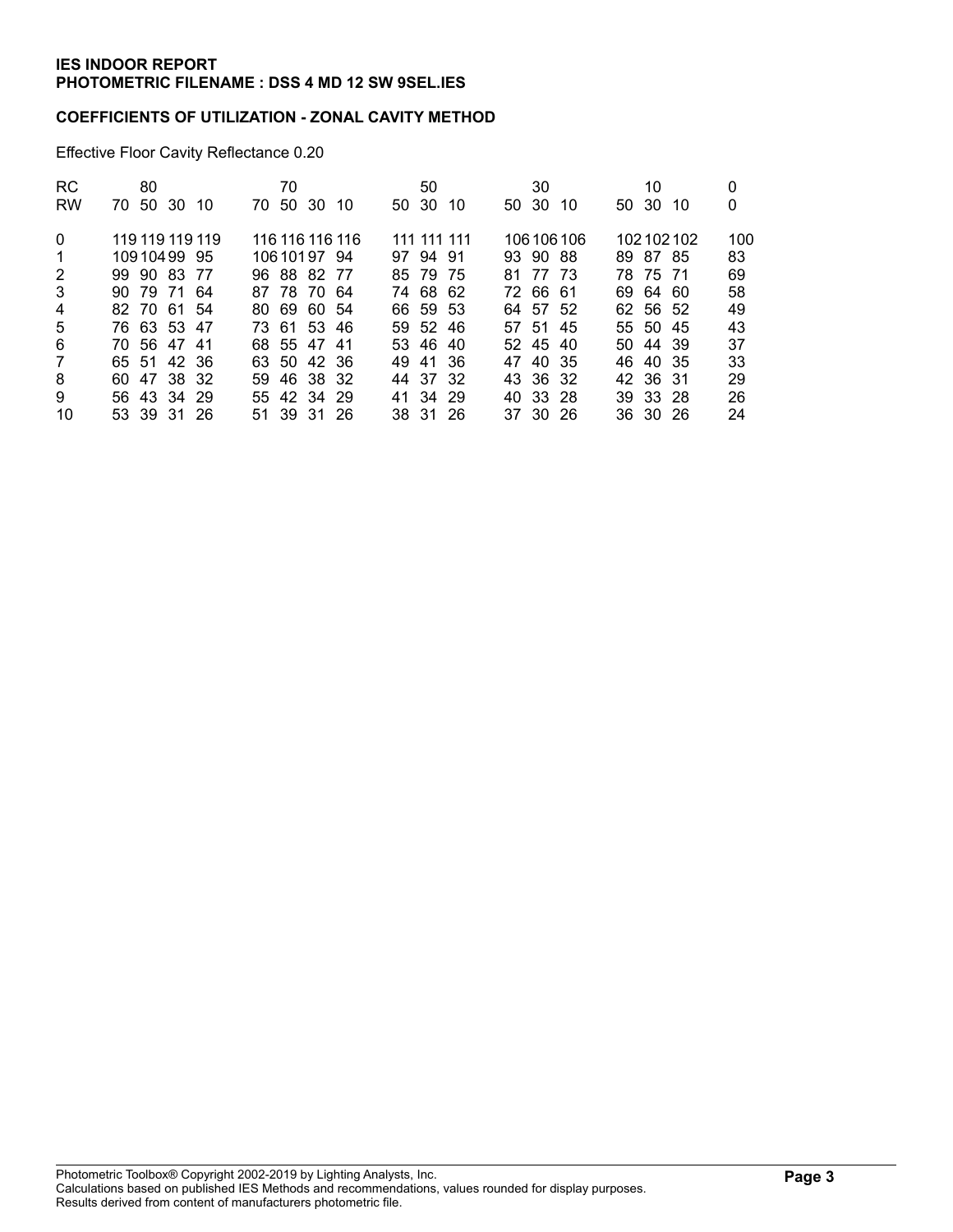# **UGR TABLE - CORRECTED**

| Reflectances                 |        |      |                             |          |          |      |                           |          |      |      |          |  |
|------------------------------|--------|------|-----------------------------|----------|----------|------|---------------------------|----------|------|------|----------|--|
| Ceiling Cavity               |        | 70   | 70                          | 50<br>50 | 50<br>30 | 30   | 70<br>50                  | 70<br>30 | 50   | 50   | 30<br>30 |  |
| Walls<br><b>Floor Cavity</b> |        | 50   | 30                          |          |          | 30   |                           |          | 50   | 30   |          |  |
|                              |        | 20   | 20                          | 20       | 20       | 20   | 20                        | 20       | 20   | 20   | 20       |  |
| Room Size                    |        |      | <b>UGR Viewed Crosswise</b> |          |          |      | <b>UGR Viewed Endwise</b> |          |      |      |          |  |
| $X=2H$                       | $Y=2H$ | 24.8 | 26.4                        | 25.2     | 26.8     | 27.1 | 24.8                      | 26.4     | 25.1 | 26.7 | 27.0     |  |
|                              | 3H     | 26.6 | 28.1                        | 27.0     | 28.5     | 28.8 | 26.6                      | 28.1     | 27.0 | 28.4 | 28.8     |  |
|                              | 4H     | 27.3 | 28.7                        | 27.7     | 29.1     | 29.5 | 27.3                      | 28.7     | 27.7 | 29.1 | 29.5     |  |
|                              | 6H     | 27.9 | 29.2                        | 28.3     | 29.6     | 29.9 | 27.9                      | 29.2     | 28.3 | 29.5 | 29.9     |  |
|                              | 8H     | 28.1 | 29.3                        | 28.5     | 29.7     | 30.1 | 28.0                      | 29.3     | 28.5 | 29.7 | 30.1     |  |
|                              | 12H    | 28.2 | 29.4                        | 28.6     | 29.8     | 30.2 | 28.1                      | 29.3     | 28.6 | 29.7 | 30.1     |  |
| 4H                           | 2H     | 25.4 | 26.8                        | 25.8     | 27.2     | 27.6 | 25.4                      | 26.8     | 25.8 | 27.2 | 27.5     |  |
|                              | 3H     | 27.5 | 28.7                        | 27.9     | 29.1     | 29.5 | 27.5                      | 28.7     | 27.9 | 29.1 | 29.5     |  |
|                              | 4H     | 28.3 | 29.4                        | 28.8     | 29.8     | 30.3 | 28.3                      | 29.4     | 28.8 | 29.8 | 30.3     |  |
|                              | 6H     | 29.0 | 30.0                        | 29.5     | 30.4     | 30.9 | 29.0                      | 29.9     | 29.4 | 30.4 | 30.8     |  |
|                              | 8H     | 29.3 | 30.1                        | 29.7     | 30.6     | 31.0 | 29.2                      | 30.1     | 29.7 | 30.5 | 31.0     |  |
|                              | 12H    | 29.4 | 30.2                        | 29.9     | 30.7     | 31.1 | 29.4                      | 30.1     | 29.8 | 30.6 | 31.1     |  |
| 8H                           | 4H     | 28.7 | 29.6                        | 29.1     | 30.0     | 30.5 | 28.7                      | 29.6     | 29.1 | 30.0 | 30.5     |  |
|                              | 6H     | 29.5 | 30.2                        | 30.0     | 30.7     | 31.2 | 29.5                      | 30.2     | 30.0 | 30.7 | 31.2     |  |
|                              | 8H     | 29.8 | 30.4                        | 30.3     | 31.0     | 31.4 | 29.7                      | 30.4     | 30.3 | 30.9 | 31.4     |  |
|                              | 12H    | 30.0 | 30.6                        | 30.5     | 31.1     | 31.7 | 30.0                      | 30.5     | 30.5 | 31.0 | 31.6     |  |
| 12H                          | 4H     | 28.7 | 29.5                        | 29.2     | 30.0     | 30.5 | 28.7                      | 29.5     | 29.2 | 30.0 | 30.5     |  |
|                              | 6H     | 29.6 | 30.2                        | 30.1     | 30.7     | 31.2 | 29.5                      | 30.2     | 30.1 | 30.7 | 31.2     |  |
|                              | 8H     | 29.9 | 30.5                        | 30.4     | 31.0     | 31.5 | 29.9                      | 30.5     | 30.4 | 31.0 | 31.5     |  |

Maximum UGR = 31.7